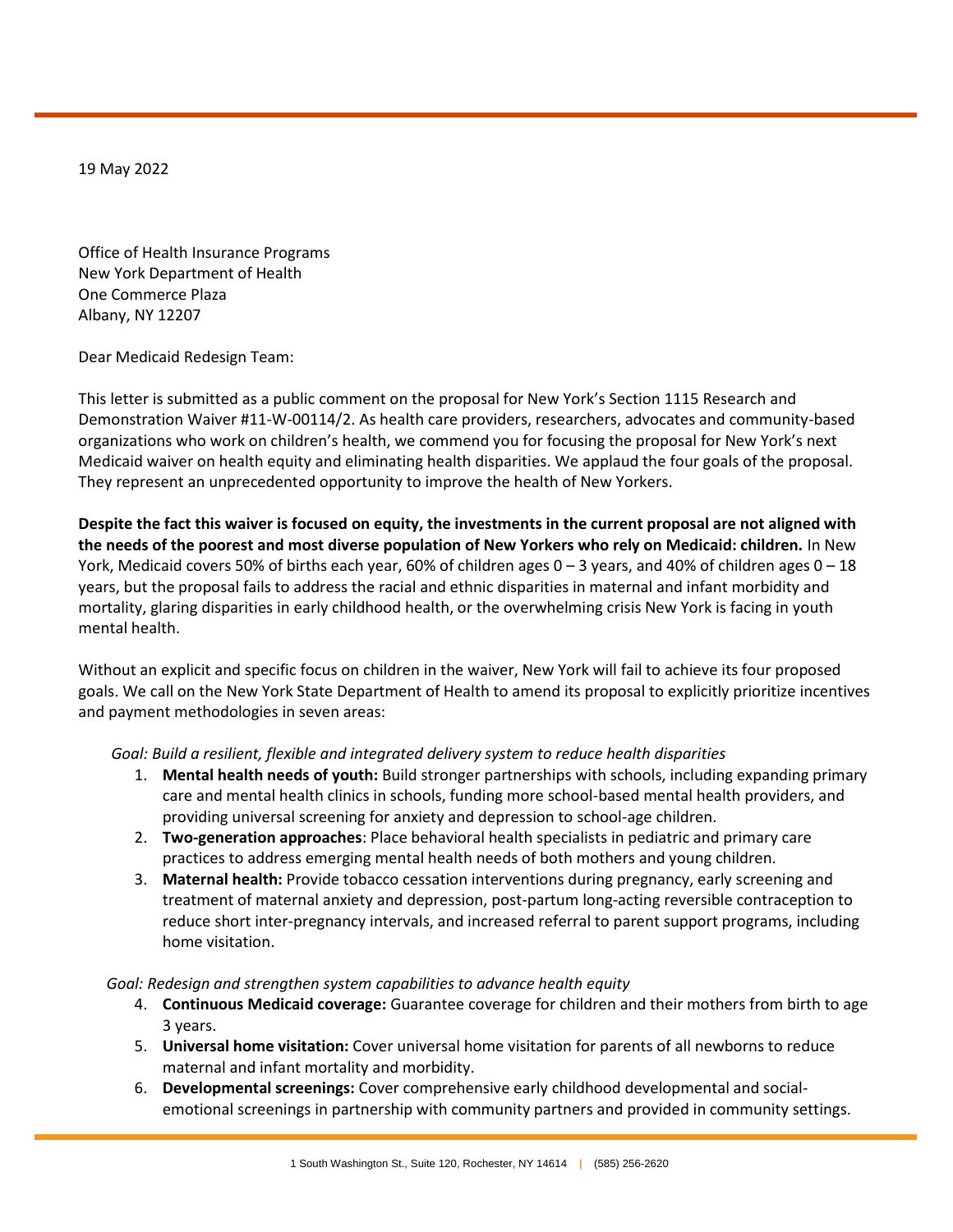## *Goal: Create statewide digital health and telehealth infrastructure*

7. **Internet service and equipment:** Cover service and equipment for households to facilitate parents' access to telehealth, especially for families with young children.

The goals of health equity cannot be achieved without addressing the health disparities that begin at birth:

- Black women in New York are 5 times more likely to die of pregnancy-related causes than white women.
- Black infants in New York are more than twice as likely to die in the first year of life than white infants.
- Only 17% of children in New York receive comprehensive developmental screenings to identify and address early childhood developmental delays and disabilities.
- New York state ranks  $27<sup>th</sup>$  of the 50 states for overall child well-being.

**Of particular concern is the need for a resilient, flexible and integrated delivery system to address the mental health needs of children and youth.** By every account, youth in the United States are in a mental health crisis, one that has been both more revealed and exacerbated by the pandemic. National evaluations have shown that 71% of parents say the pandemic has taken a significant toll on their child's mental health. In Monroe County, a recent poll of parents indicated that 5 out of 10 said they have at least one child who has struggled with mental health issues during the pandemic – those numbers were even higher for parents of teenagers, parents in the City of Rochester and parents of children with developmental delays and disabilities. Yet, the current proposal does not address youth mental health with any planned implementation or investment. **We urge you to invest in youth mental health at least equal to the \$1.5 billion designated for homeless and long-term institutionalized populations.**

**The waiver needs to explicitly and specifically indicate that children with mental health concerns are a priority population and must be addressed with this funding innovation.** Healthy growth and development of children today will bring long-term value to Medicaid and other public systems, including but not limited to education, child welfare and juvenile justice. We are available to provide further information and advice, should it be helpful when incorporating these recommendations into a revised proposal.

## Sincerely,

Accountable Health Partners Action for a Better Community Adirondack Birth to Three Alliance Alliance for Quality Education American Academy of Pediatrics, New York State Chapter Bivona Child Advocacy Center Black Agenda Group Black Nurses Association Catholic Charities Family & Community Services Center for Teen Empowerment Chemung County Comprehensive Interdisciplinary Developmental Services Child Care Council Children's Defense Fund-NY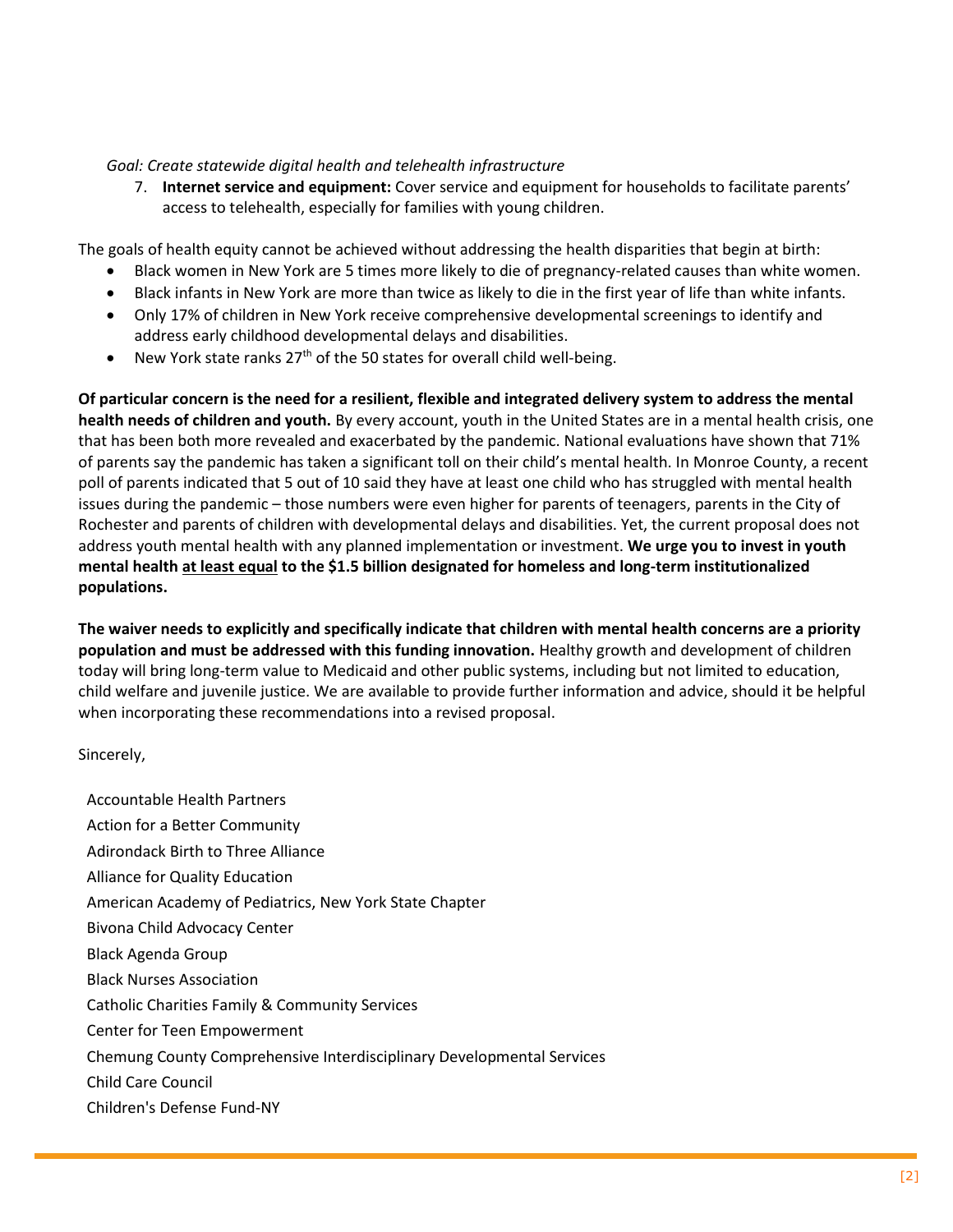Children's Health Home of Upstate New York Children's Institute Church Women United in New York State Citizen Action of New York Citizens Committee for Children of New York Collaborative for Children and Families Community Place of Greater Rochester Docs for Tots Early Childhood Development Initiative of Rochester – Monroe County Advocacy Committee Early Childhood Education Quality Council Education Success Foundation Education Trust-NY EnCompass: Resources for Learning Family Service Society, Inc. Florence M. Muller Foundation Foodlink Generations Child Care Golisano Children's Hospital at the University of Rochester Medical Center Golisano Institute for Developmental Disability Nursing, St. John Fisher College Greater Rochester Summer Leaning Association Healthy Steps, a program of Zero to Three Hillside Family of Agencies Ibero-American Action League Institute for Collaborative Leadership LiftOff-Western NY March of Dimes Mt. Hope Family Center Nazareth College Oishei Children's Hospital of Buffalo Partners in Community Development / BIPOC PEEEEEEK Project Prevent Child Abuse New York ROC the Future Alliance Rochester Area Community Foundation Rochester Coalition Against Human Trafficking Rochester Education Fellowship Rochester Hearing and Speech Center Rochester Regional Health School-Based Health Centers Schuyler Center for Analysis and Advocacy